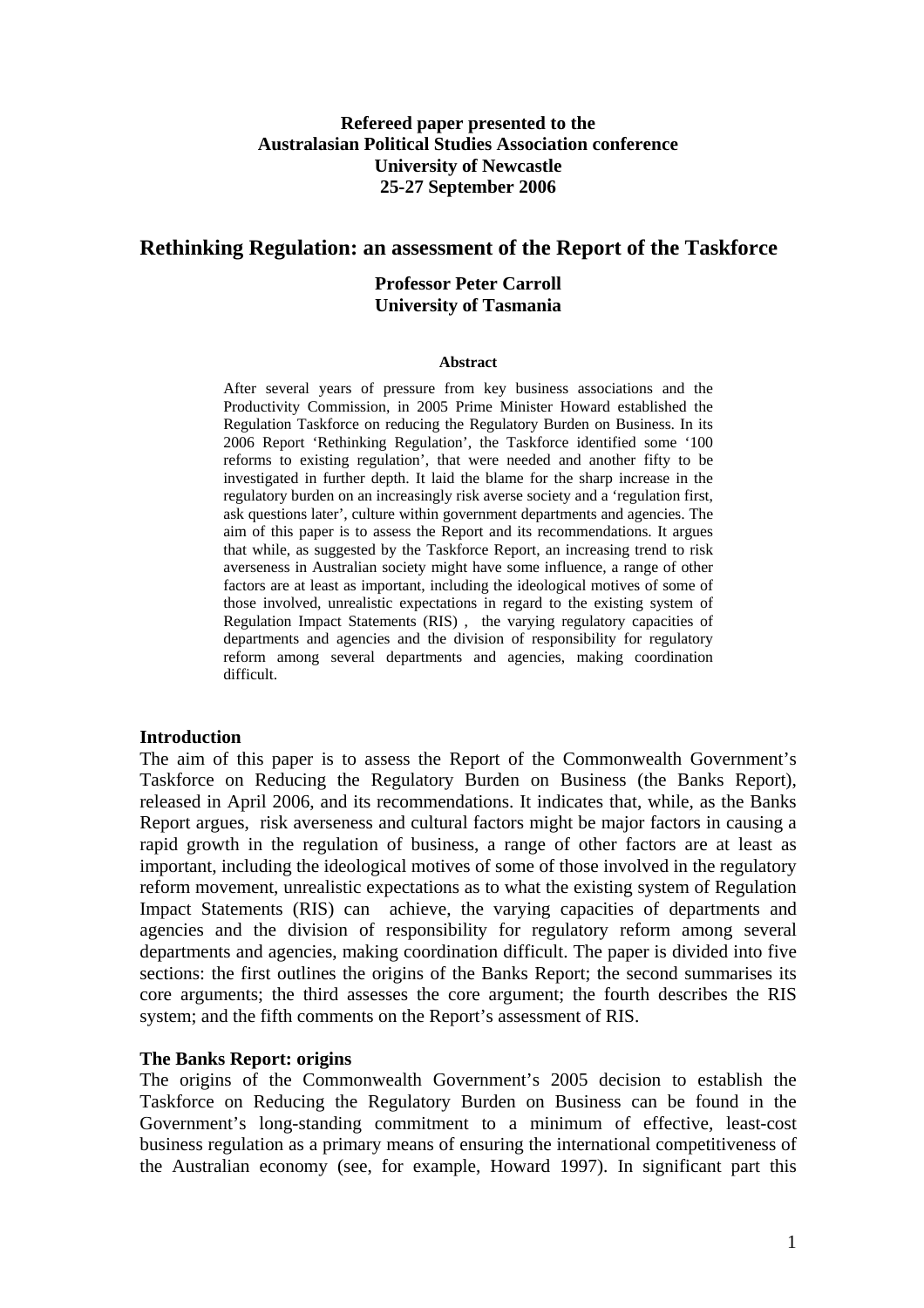commitment was a response to the personal conviction of members of the Australian Cabinet and ongoing, if variable, pressures from peak business associations such as the Australian Chamber of Commerce and Industry (ACCI), and the Business Council of Australia (BCA), and, especially, from the Productivity Commission (see, for example, ACCI 2005a, 2005b, BCA 2005a, 2005b, Productivity Commission 2003, 2004, 2005, Banks 2003a, 2003b, 2004). In turn, both peak associations and the Productivity Commission make frequent reference to the OECD and, more recently, World Bank publications, their status being drawn upon in order to support the case for ongoing and more rigorous reform of the existing stock of business regulation, as well as for a 'best practice', set of processes and related institutions for making new regulation (see, for example, OECD 2001, 2005, World Bank 2004, 2005).

This combination of personal belief, business pressure and Productivity Commission (or one of its predecessors), influence reaches a cyclical peak roughly every ten years, with business and government leaders expressing serious public concern for the adverse consequences of business regulation, resulting in the launching of a new 'wave', of regulatory reform. In 1985-86, for example, the ALP Hawke Government established the first Commonwealth Business Regulation Review Unit, with responsibility for coordinating and reporting on a new regulatory impact statement (RIS), process aimed at subjecting proposals for new or amended business regulation to more rigorous analysis, following concerns expressed by both business and the then Industries Assistance Commission (IAC), and the Confederation of Australian Industry (CAI), (IAC 1984, 1985, CAI 1980). Similarly, in 1996, the first of the Howard Governments, following on the widespread review of Commonwealth and state government business regulation agreed to in the National Competition Agreement, undertook a review of progress in regard to business regulation in the shape of two, key reports, the Bell Report, and the interim Productivity Commission 'Stocktake on progress in Microeconomic Reform', followed by a number of reforms based on their recommendations (Bell 1996, Industry Commission 1996). In this context, the increasing concerns voiced by the Productivity Commission, its chair Gary Banks, and peak business associations, followed by an announcement of a further review of business regulation in October 2005, was merely the latest episode in an ongoing saga, whose immediate, primary cause was a recognition of the need to refresh the continuing process of review of business regulation, given the near completion of the reviews undertaken as part of the National Competition Agreement (ACCI 2005a, 2005b, BCA 2005a, 2005b, Productivity Commission 2003, 2004, 2005, Banks 2003a, 2003b, 2004). This, combined with views that the volume of business regulation was again growing too rapidly and, in addition, that the RIS process aimed at ensuring an appropriate volume and quality of regulation, was not performing at a sufficiently high level of performance, brought about the appointment of the Taskforce, chaired by Productivity Commission chair, Gary Banks (see Banks 2003a, 2003b, Productivity Commission 2005).

The Taskforce, despite being chaired by Gary Banks, was not a Productivity Commission project, the latter being noted for their balanced, objective presentation of a range of community views. Rather, it was a project designed to identify the views of business, for the benefit of business, as the terms of reference put it,

…to identify practical options for alleviating the compliance burden on business from Commonwealth Government regulation. The Taskforce will examine and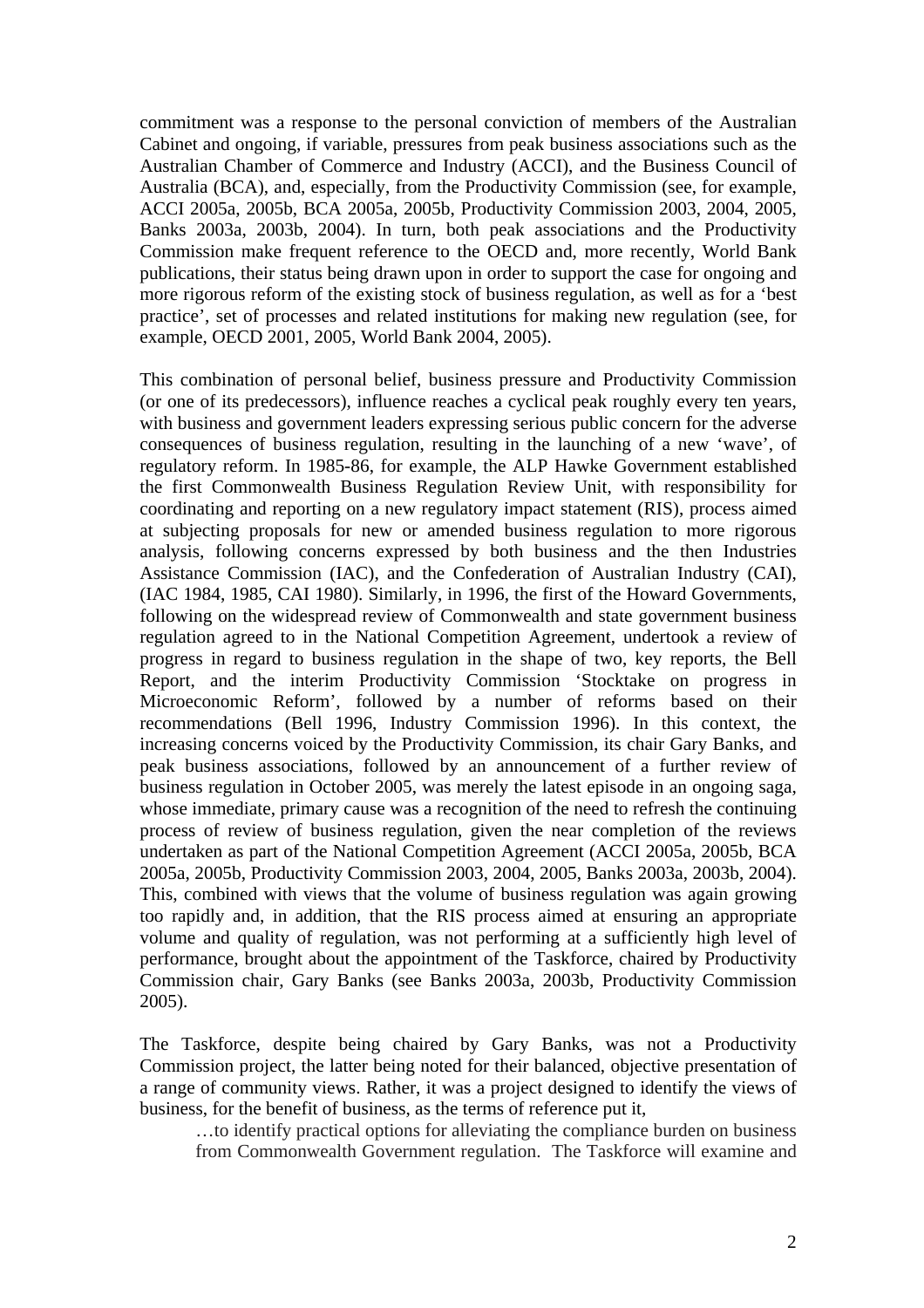report on areas where regulatory reform can provide significant immediate gains to business (Banks Report 2006a, A1).

The Taskforce's Issues Paper was quick to note that the focus was on reducing the 'compliance burden on business', not on reducing regulation per se, so as not to generate unrealistic expectations, and that, given the short time frame involved, only three months, the aim was not to critically assess all regulation impacting on business, but to

- recommend reform to some key areas of regulation (and possibly to some individual regulations) which warrant immediate action;
- identify other areas of existing regulation where there appears to be a case for abolition or modification, but for which further examination is warranted; and
- discuss mechanisms to deal with compliance burden problems arising from new or amended regulation (Taskforce 2005, 1).

It was also made up of persons drawn entirely from the business community and, while the Taskforce called for submissions from the entire community, it was clear that its focus was on gaining the views of business. Indeed, most of the information that it requested be contained in the submissions could be provided only by those familiar with business operations. The result was the Banks Report, delivered to the Government on 31 January 2006, and released, together with the Government's Interim Response to its recommendations, on 7 April (Banks 2006, Australian Government 2006).

### **The core arguments of the Banks Report: a summary**

The Report is composed of eight chapters. The first puts the Report's endeavours into context and describes the review process. The second argues that the regulatory burden has risen sharply, is of variable quality and is costly, both for government, but, particularly, for business in complying with the increasing burden. It concludes by identifying the causes of the increase in regulation and making a case for its reform. The third chapter outlines the major proposals put forward in the business submissions received and how the Taskforce selected and prioritised its own proposals. The fourth chapter, containing eighty three recommendations, and the fifth chapter, containing sixty two recommendations, examine specific areas of regulation, with the fourth focusing on health, labour markets, consumers, building and the environment and the fifth on finance, corporations, taxation, superannuation and trade. The sixth contains only four recommendations and examines the interface between business and government, with a focus on the administration of regulation, especially issues related to the accessing of information, presenting information in a business-friendly manner, exploiting information technology for communication purposes, and minimising the duplication of reporting by standardising data collection and streamlining business registration systems. The seventh chapter, with twenty nine recommendations, proposes a series of reforms intended to improve the whole system for making and implementing regulation in Australia, primarily for the federal government, but also for state and local government where there is potential for reducing unnecessary overlap and creating greater regulatory harmonisation. Chapter eight is a brief, concluding chapter that, mindful of the importance of effective implementation if its ninety nine specific reforms, fifty one reviews and twenty eight institutional reforms were to be achieved, indicates what the authors think should be the priorities and work program, assuming its recommendations were accepted.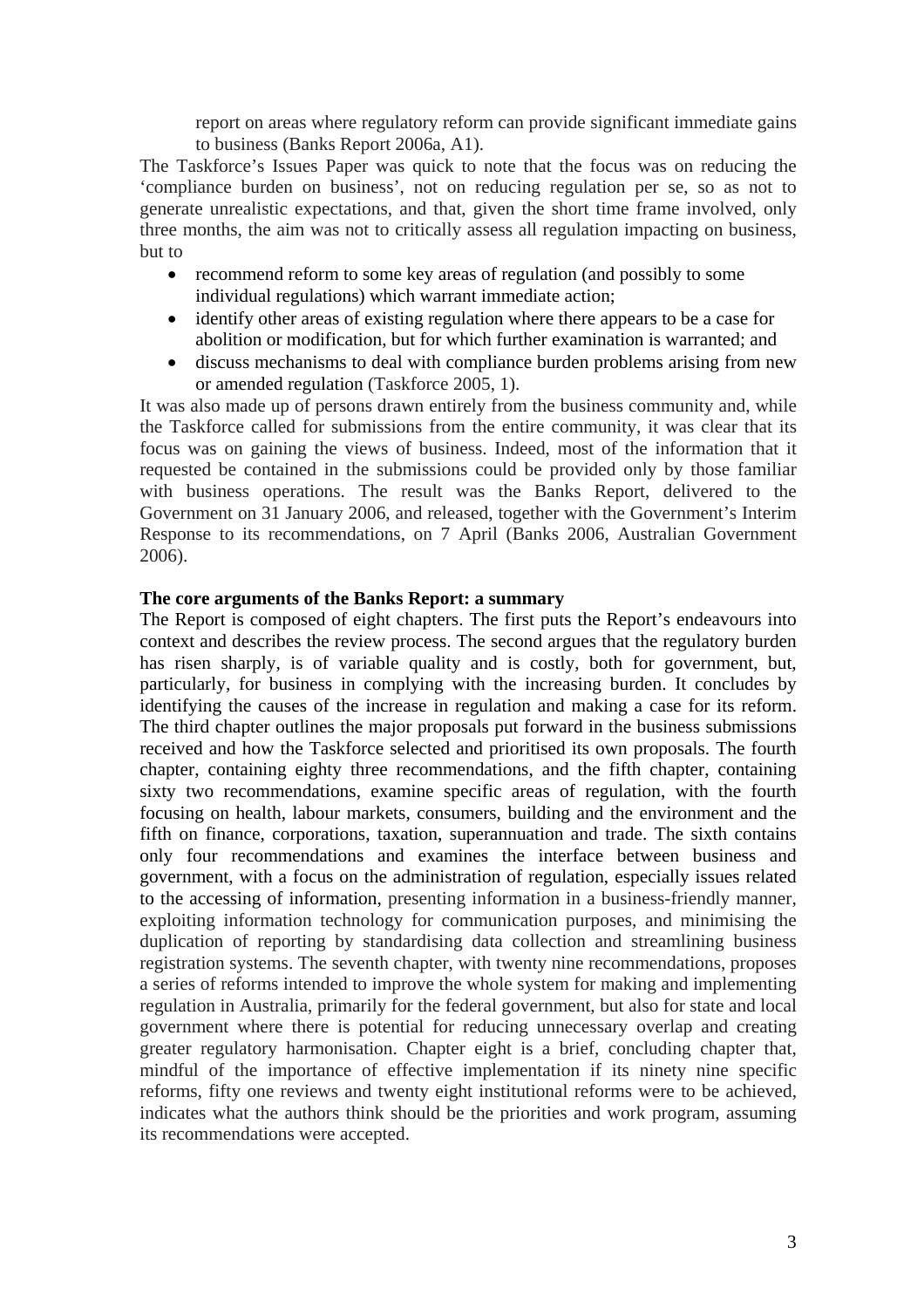The Report's core arguments for reform are contained in chapters one, two and three. In summary, chapter one sets the scene by noting that all societies need an appropriate level of regulation, that there have been substantial gains from regulatory reform over the past twenty years, but that there has been a rapid increase in both the volume of regulation, some justified, some not, with rising concern from business as to the increasing cost of compliance, leading to the need for a new wave of reform. A wave already set in motion by the Commonwealth Government, with the appointment of the Taskforce intended to identify areas for further action. Chapter two expands on the basic arguments put forward in chapter one, stressing, in addition, that, while much of the new regulation might be appropriate, some was not and, importantly, that it was the cumulative burden of regulation on individual businesses that was of especial concern, leading to increasing compliance costs and the displacement of time and resources that otherwise could be spent on more creative and innovative behaviour (Banks 2006, 5). It then puts forward the core of its argument in favour of reform, arguing that the fundamental cause or driver of increasing regulation was '…increasing risk aversion in many spheres of life' (Banks 2006, 14). In turn, the Report argues, while an effective regulation making and administrative system should 'mediate', the impact of the increasing demands that arise from an increasingly risk averse society, this was not happening, for four basic reasons (Banks 2006, 15),

- The real costs of regulation are 'hidden', from view as they are the 'off-budget', costs of business and society compliance with regulation.
- The cumulative cost of regulation is not often considered as most departments and agencies have responsibility only for specific regulation, and little concern for its cumulative nature.
- The culture of some regulators fosters excessive and poor regulation, as they respond to incentives to 'protect', consumers, with heavy handed, prescriptive, legalistic enforcement, a government knows best attitude and a general distrust of business people.
- The regulation impact statement (RIS), system, introduced to minimise the above, helped but was often circumvented or treated as an afterthought.

Thus, there is a pressing need, notes the Report, for the reform of regulation, both specific regulations, as well as regulation making processes, with an emphasis on reducing the compliance burden (Banks 2006, 15-16). It is a need heightened, says the Report, by the new challenges of an aging society, increased competition from low cost, lightly regulated industries in China and India, as well as the established limitations of small scale operations in a small economy, with substantial distances between domestic and international markets and, the increasing rate of regulatory reform taking place in other countries such as the UK and the USA (Banks 2006, 16).

#### **Evaluating the core argument in the Banks Report**

It is not possible in a paper of this length to comment in detail on the many arguments presented by the Banks Report to justify its call for widespread regulatory reform. Hence, the aim in this section is to comment on its core argument, the notion that the rapid growth in regulation in the last two decades was caused, predominantly, by an increasingly risk averse Australian society.

In drawing upon largely the views of the business community and government departments and agencies, the Report argues that a fundamental cause of what it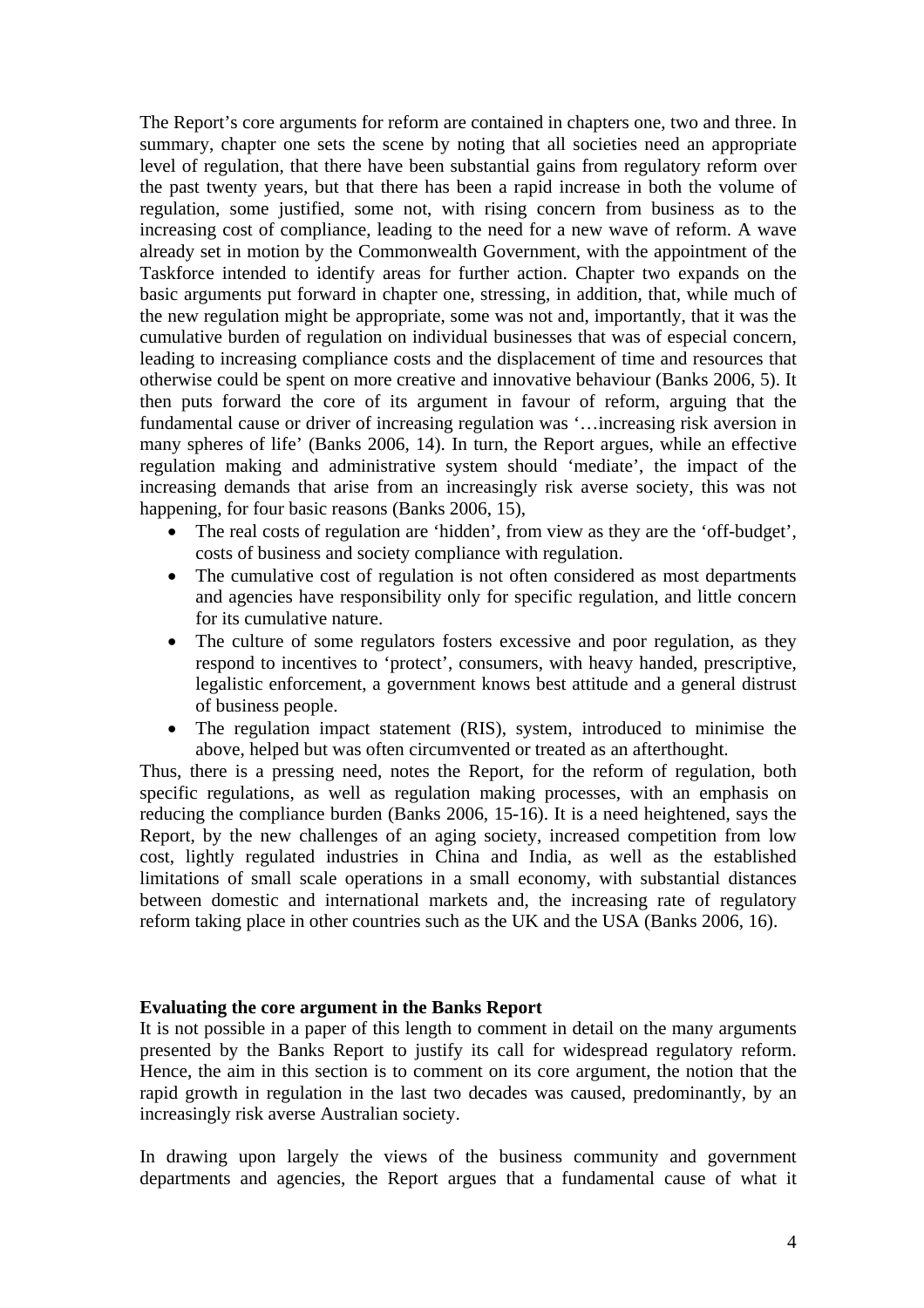regards as the unreasonable growth and cost of sometimes inappropriate regulation, is a risk-averse society, following earlier, pre-Report comments by Gary Banks, and noting in support of this fairly dramatic claim, similar views in regard to British society expressed by Prime Minister Tony Blair, (Banks 2005: 4, 2006a, 14). Whatever strength this view has, it is markedly lessened by three basic flaws. The first is the Report's failure to explain adequately how such an increasingly risk-averse society could have permitted and accepted the major series of regulatory reforms in the microeconomic area that characterised Australian governments at federal and state level during the later 1980s, 1990s and the earlier part of the 2000s, in precisely the same period as social risk-averseness, allegedly, was growing (Banks 2006, i). This is not to deny that there may well have been a rise in the extent and type of regulation in recent decades, but this is as likely to have arisen because of established, if variable, patterns of interest group pressure (including from business), as it has been from a change in the risk tolerance of Australian society. The second is the Report's failure to produce systematic, empirical evidence as to past and present trends in the 'risk averseness', of Australian society to support its argument.

The third flaw is the somewhat circular nature of the risk averseness argument, with the cause of the increasing volume and poor quality of some regulation being identified as risk averseness, and the only 'evidence', of risk averseness being the growth in volume of regulation. The Report does provide some fascinating statistics to illustrate and support its claim for the growth in volume of regulation, noting that federal Parliament had passed more pages of legislation since 1990 than it had in the first ninety years of federation (Banks 2006, 6).While the Report does go on to note that the growth in the number of pages does not necessarily indicate a similar, dramatic growth in regulations, the statistics clearly are meant to impress the reader and imply that there has been a similar, if not quite as dramatic growth in regulation. However, it could as convincingly be argued that the spectacular growth in volume in the 1990s, at the height of the microeconomic reform movement, was a result, at least in part, of the re-writing and improvement of existing regulation, often in 'plain English', to make its intent clearer and more specific, as well as new regulation. The use of 'plain English', while important, does not bring with it any necessary reduction in the number of words needed to expound complex regulation.

The Report also lays great stress on the increasing compliance cost, direct and indirect, to business of the growth in regulation that has occurred, indicating that the unnecessary cost '…may well total billions of dollars' (Banks 2006, 13). It provides estimates from various studies that indicate the total, annual cost is anywhere from \$11 billion to \$86 billion, indicating its preference for the more conservative estimates (Banks 2006, 14). However, the value of presenting such wildly differing estimates, other than to convince the less-informed reader of the cost of regulation, is highly questionable, especially given the Report's own views that none of the studies quoted estimate the net cost of regulation in relation to the objectives of the regulation in question, and that they should not be viewed as 'robust estimates' (Banks 2006, 13-14). Which begs the question as to why they were included, if not to shock?

# **The RIS system outlined**

The Report notes that the explosive growth in regulation and its cost was not sufficiently restrained by existing regulation making and administration processes, notably the RIS system, a factor examined at length in chapter seven of the Report to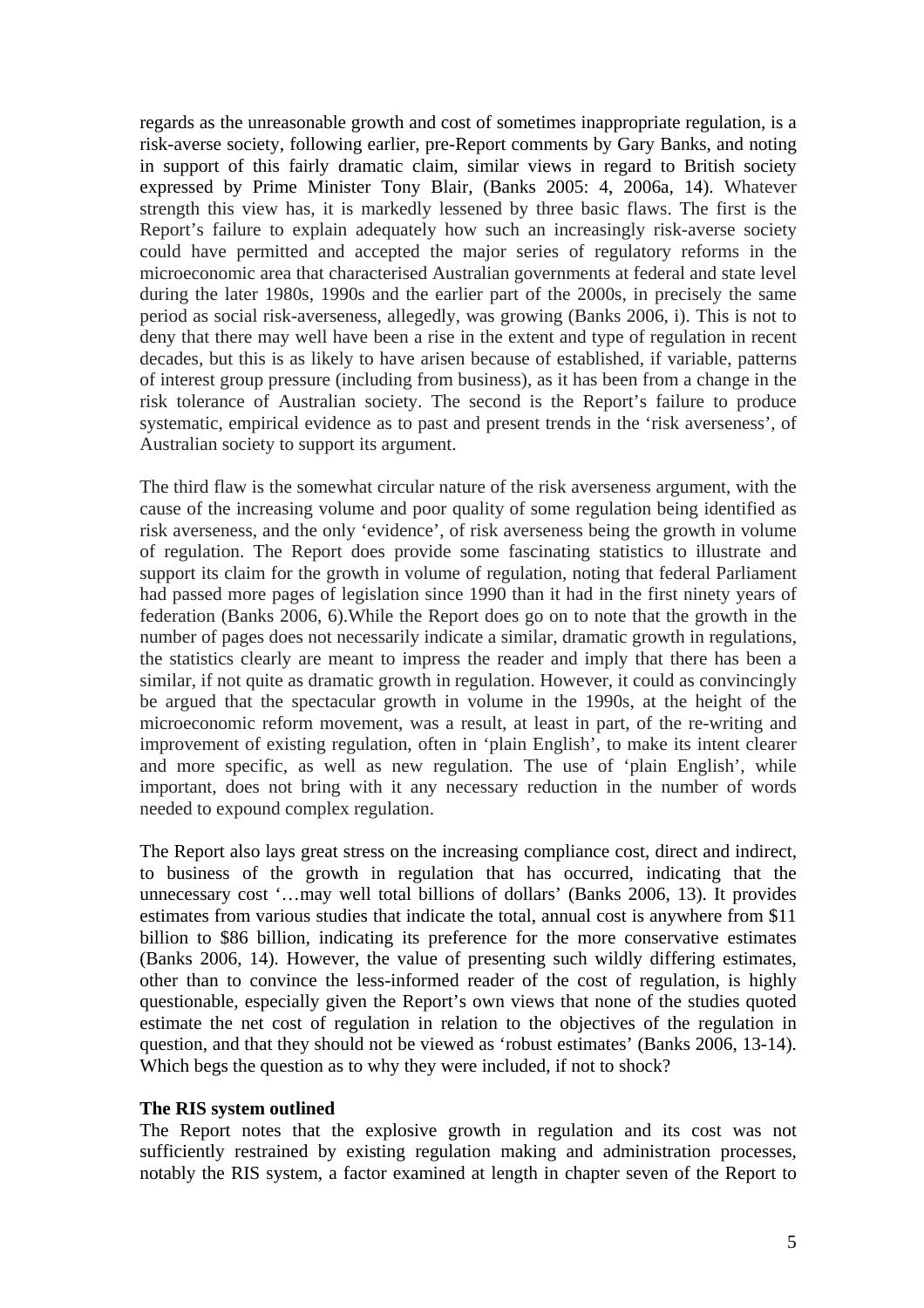provide a detailed analysis and set of recommendations for the improvement of regulation making and administration. In this section the aim is to describe the major features of the existing RIS system, to provide necessary context for the next section's discussion of the Report's analysis. Those familiar with it should move to the following section, that comments on the Report's analysis of the value of RIS and its recommendations for improvement.

RIS is both a document and, most importantly, the result of a mandated process and approaches to policy analysis intended to improve the quality of policy making in the Australian federal government in relation to the regulation of business. The process commences with the production of annual regulatory plans by departments and agencies, in which they specify new or modified regulation to be introduced in the year ahead. Next, at the heart of the process, as described by the Commonwealth's Office of Regulatory Review (ORR), are seven key elements that, when successfully completed, should provide the decision maker with the information needed to make an informed decision. The seven key elements constitute a simple, rational, process-based model of policy making that is familiar to all policy analysts, laying out the major tasks to be undertaken at each stage of the process, as follows,

- A description of the problem or issues which give rise to the need for action and broad goal of the proposed regulation;
- A specification of the desired objective(s);
- A description of the options (regulatory and/or non-regulatory), expressed as a regulatory form or type, that may constitute viable means for achieving the desired objective(s);
- An assessment of the impact, including costs and benefits, on consumers, business, government and the community of each option, with each impacted group identified, noting impacts on competition, small business and trade;
- a consultation statement detailing who was consulted, with a summary of views from the main affected parties, or specific reasons why consultation was inappropriate;
- a recommended option, with an explanation of why it was selected and others were not; and
- A detailed strategy for the implementation and review of the preferred option (Office of Regulation Review 1998, A2).

Finally, not only RIS, but the performance of government in relation to other regulatory developments, is noted in annual Regulation Performance Indicators (RPI).

In general, RIS is mandatory for all reviews of existing regulation, proposed new or amended regulation, and proposed treaties involving regulation which will directly affect business, have a significant indirect effect on business, or restrict competition. This includes primary legislation and subordinate legislation, and also quasi-regulation, the latter referring to a wide range of rules or arrangements where

governments influence businesses to comply, but which do not form part of explicit

government regulation, for example, industry codes of practice, guidance notes, industry-government agreements and accreditation schemes (Office of Regulation Review 1998, A2-3). The Commonwealth RIS does not apply to state, territory or local government in the Australian federal system, except in so far as any one or more of them are a party to a regulation developed on an intergovernmental basis within the Council of Australian Governments (COAG), although most have RIS-type systems of their own. A RIS system is applied by COAG, being largely identical with the federal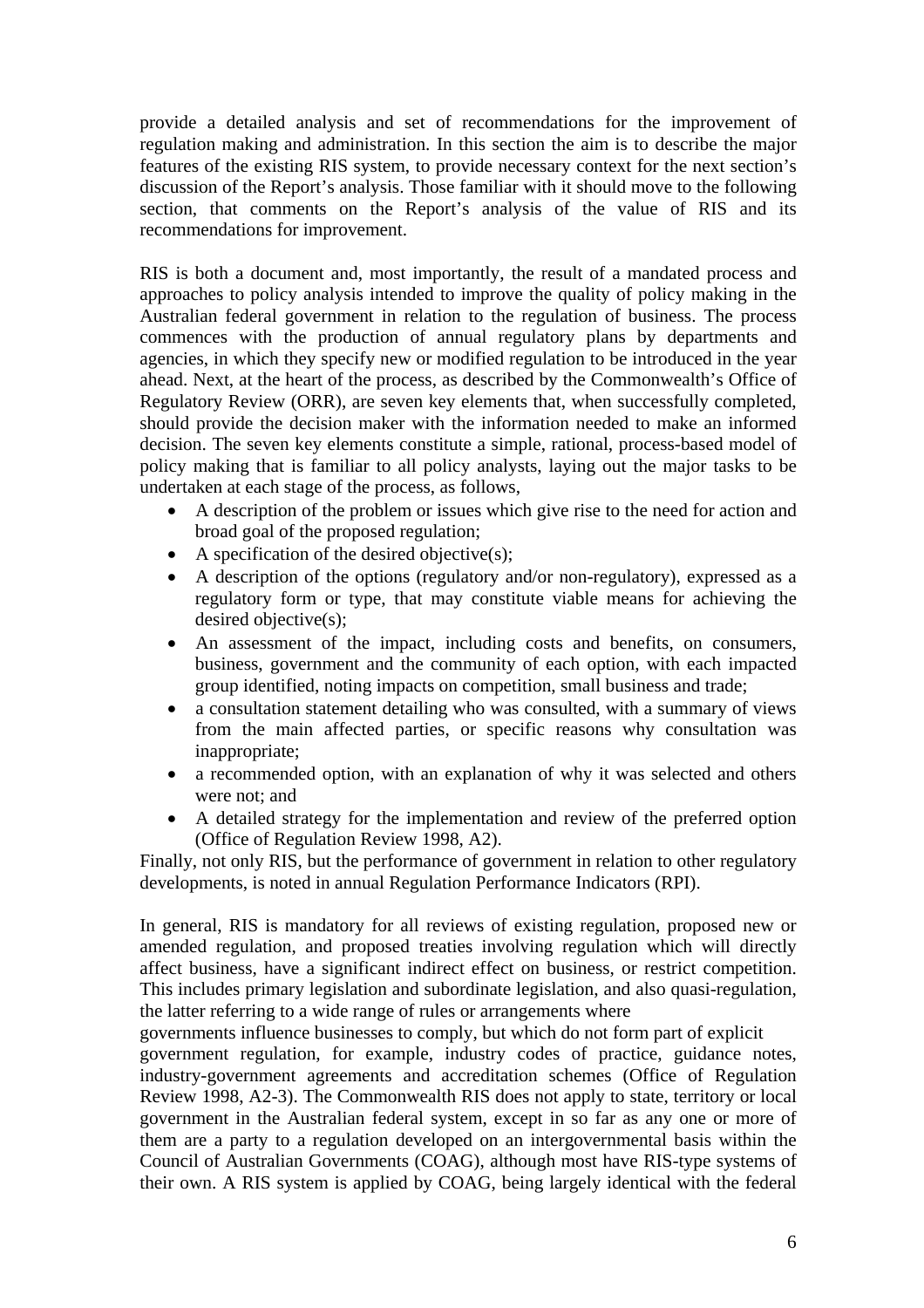RIS. In addition, RIS does not apply to tax regulation (although a modified type of RIS is used in this regard) and it is not applied in a number of relatively minor areas (Office of Regulation Review 1998, A4).

In regard to the relevant, mandated stages of RIS,

- Departments, agencies and statutory authorities considering regulation that may impact on business are required to consult the ORR at an early stage in the policy development process. It is ORR that has the authority to decide, in normal circumstances, whether or not a RIS is required.
- Departments and agencies are required to consult with the ORR when developing terms of reference for reviews of existing legislation or regulations that impact on business.
- All RISs are to be developed in consultation with the ORR.
- Draft RISs are to be sent to the ORR for comment and advice.
- ORR advises departments and agencies when a draft RIS complies with the Government's requirements and, importantly, whether or not they contain an adequate level of analysis.
- ORR receives all Cabinet submissions proposing regulation or treaties and report to Cabinet on compliance with the RIS process and on whether or not the level of analysis is adequate.
- The Productivity Commission reports annually on departmental and agency performance in regard to RIS, both as to process and as to quality of analysis.
- The Office of Small Business (OSB), from 1999, has also published a set of regulation performance indicators (RPIs), for departments and agencies, assisted by ORR, and comments on regulation impacting on small business (Office of Regulation Review 1998, A10-14)

While the RIS process is mandatory, ORR's judgement as to the adequacy of a RIS process or analysis does not invalidate, or necessarily lead to the rejection of a proposed regulation. That responsibility resides with the decision maker involved, notably Cabinet and the Prime Minister (Office of Regulation Review 1998, A12).

# **The Banks Report and RIS**

The Report is somewhat ambiguous in relation to RIS, on the one hand clearly identifying its weaknesses as a major factor contributing to the growth of regulation and its cost, but, on the other hand, noting that it is '…sound in principle', but, unfortunately, had not been consistently applied (Banks 2006, 15). In summary, the Report identifies five broad factors that had hindered the value of the RIS system,

- Pressures arising from a risk-averse society, as discussed above.
- RIS system design factors.
- Varying degrees of failure to integrate RIS into traditional departmental and agency policy development processes.
- Limitations as to analytical expertise.
- Varying levels of political commitment and support (Banks 2006, chapter seven).

The latter four factors are discussed below, followed by a discussion of factors not noted by the Report, but that have had some impact on the effectiveness of RIS.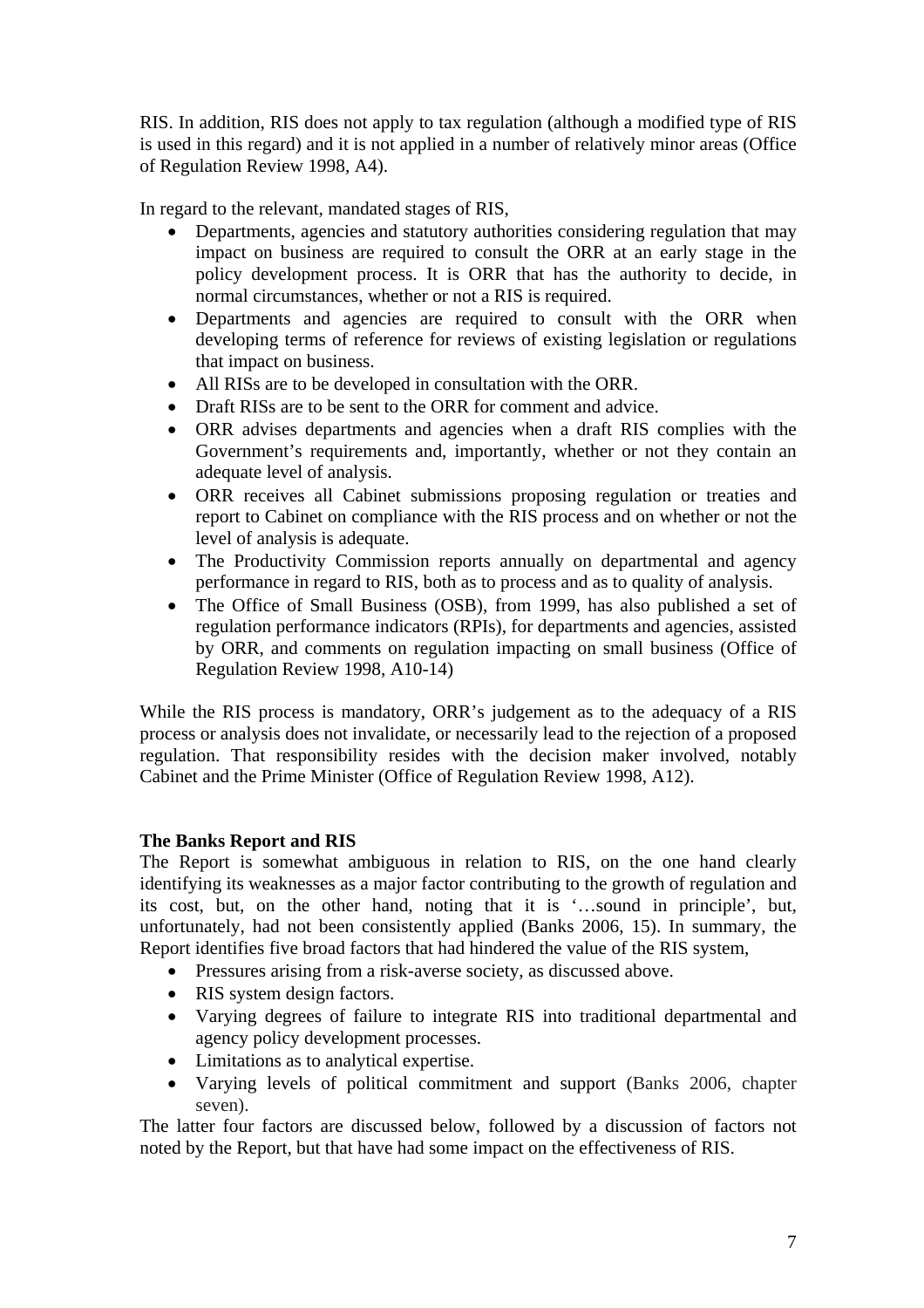# *RIS system design factors*

The business submissions to the Report expressed strong support for the RIS system, but also noted that it needed strengthening, a view that the Taskforce endorsed in recommending that: one, the standard of analysis considered acceptable for a regulation impact statement should be increased for the regulation in question to be approved; two, that it should be made harder for a regulatory proposal to proceed to a decision if the government's requirements for good process had not been adequately discharged; three, that several basic elements of the system needed substantial strengthening (Banks 2006, vi).

The Report expressed serious concern regarding inadequacies in consulting with business, noting, in particular, a survey undertaken by the Australian Public Service Commission that found that only twenty five per cent of regulatory agencies had engaged with the public when developing regulations (Australian Public Service Commission 2005, 56, as noted in Banks 2006, 152). Not unreasonably, it was felt that less than adequate consultation tended to result in poorer quality regulation and the Report recommended that the government develop:

- a whole of government policy on consultation, with detailed principles to be followed by all departments and agencies.
- For major, proposed regulation, the preparation and release of an initial 'green paper', to all relevant parties, followed by successive 'exposure', drafts to test out options with business interests.
- A business consultation website that would automatically notify, on a voluntary basis, registered businesses and government agencies of new developments (Banks 2006, 154).

The authors of the Report seem not to have appreciated the irony of calling for greater and more effective consultation, that is, in enabling more effective participation in government, at the same time as it was suggesting that existing practices had resulted, in part, in too much inappropriate regulation from a risk averse society. It seems to have been felt that business groups were not so risk averse, that their greater participation would lead to greater business influence and, hence, an increase in better quality regulation, but a decrease in the total volume. While a cynic might feel otherwise, the call for more systematic consultation is appropriate, given the somewhat surprising lack of consultation identified, provided that safeguards are built in to the system to ensure that those being consulted do not 'capture', the regulators to the extent that their views become those embodied, untested, in regulation. In part to provide such a safeguard, the Report recommended the establishment of standing consultative bodies consisting of representatives from stakeholders, for each regulation with a major impact on business, and the development of a consultation code of conduct, modelled on the UK's new system (Banks 2006, 165).

The Report also indicated a further RIS weakness in its recommendation for the introduction of a wider range of more valuable, regulation performance indicators (RPI), as administered by the Office of Small Business (Banks 2006, 162-3). A number of senior government sources have indicated to the author that the existing RPI are of little value. They focus largely on the identification of regulation success, rather than failure, a use handy for publicity purposes but of little value in helping to identify weaknesses in regulatory process or content. Moreover, in practice they have been rarely used for problem identification or comparative, benchmarking purposes by departments. In addition, the RPI, whose introduction was not welcomed by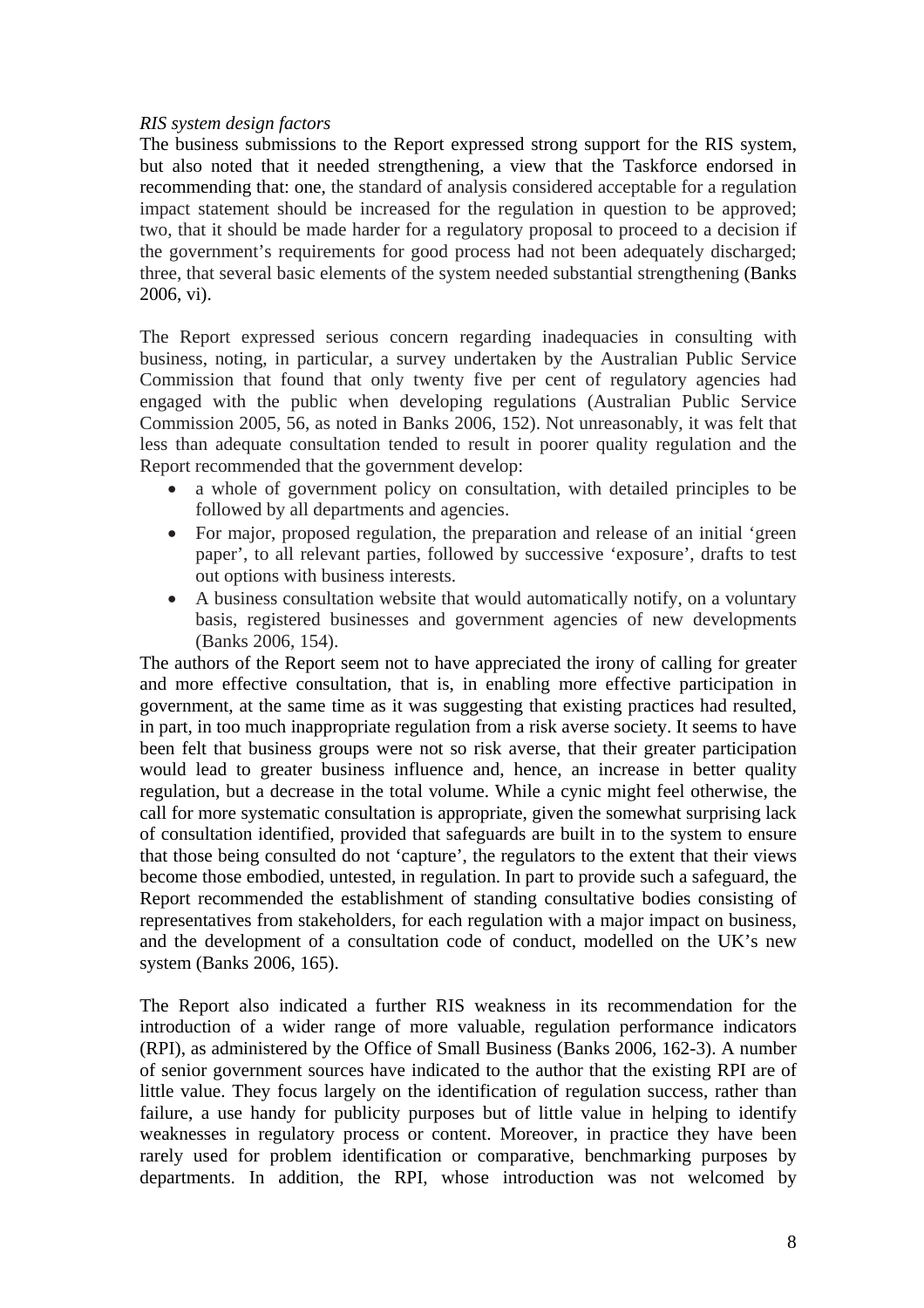departments, were, for the most part, related to the making of regulation rather than its implementation, in line with the overall focus of RIS, so were of little or no value for evaluating implementation performance, a fundamental weakness given that implementation of existing regulation is by far the major activity of most departments and agencies. Indeed, RPIs are not required at all where a department has not submitted a RIS in any one year. Further, other than the placing of the annual results of the RPI on the Office of Small Business website, as reported by the departments, there is little auditing of either the RPI process or the accuracy of reported performance results. Hence, it is not surprising that the Banks Report recommended that a better range of RPIs be developed for annual reporting, and that where a department or agency lacked a system for internally reviewing regulatory decisions such systems should be established, and that there should be provision for merit review of any administrative decisions that could significantly affect individual or business interests, following the USA's example (Banks 2006, 163).

#### *The integration of RIS with departmental policy development processes*

A frequently noted cause of poor RIS performance by the Productivity Commission, in both its annual reviews of regulation and by its chair and other senior staff, is a continuing failure on the part of some departments and agencies to fully integrate the RIS system with their established policy development processes (see, for example, Productivity Commission 2005, xx, 25). A number of causative factors are involved. One, a continuing lack of belief in the RIS system and its value by at least some ministers and senior public servants, resulting in less than a full commitment to support and fully integrate RIS and, thus, hardly surprisingly, a lack of effort and enthusiasm by those responsible for undertaking RIS within departments. Two, the continuing lack of experience in the application of RIS by public servants. In the case of any one department only a limited number of RIS are required per annum, and those that are conducted are allocated, very often, to different staff in different divisions within the same department, usually those with responsibility for the regulatory area in question. Hence, unless the department has only the one, centrally-located, policy development unit with staff serving with the unit for several years, which is normally not the case, then it is unlikely that, even over a period of years, any one individual or group of individuals, gains expertise in with RIS, a phenomenon noted by ORR staff.

This varying lack of integration of RIS into departmental systems is identified as an area of major concern in the Banks Report, which urges the adoption of six basic principles for good regulation and a series of twenty eight recommendations that, if agreed to and adopted, it felt would help to ensure a more thorough integration of the RIS process throughout the Commonwealth government (Banks 2006, chapter seven). The Report laid particular stress on its recommendation 7.9, that proposed regulations that did not meet the RIS requirements should not be allowed to proceed to Cabinet, or other decision makers, other than in exceptional circumstances, with a specific Cabinet minister allocated responsibility for overseeing regulatory processes (Banks 2006, 156- 7). Somewhat surprisingly, this recommendation was in general agreed to by the Government in its Interim Response to the Report, although the Response noted that the 'existing', RIS system was consistent with the recommendation (and other, related recommendations), and that it would be considered in full in the final response, perhaps suggesting that the recommendation might not result in concrete action (Australian Government 2006, 22-3).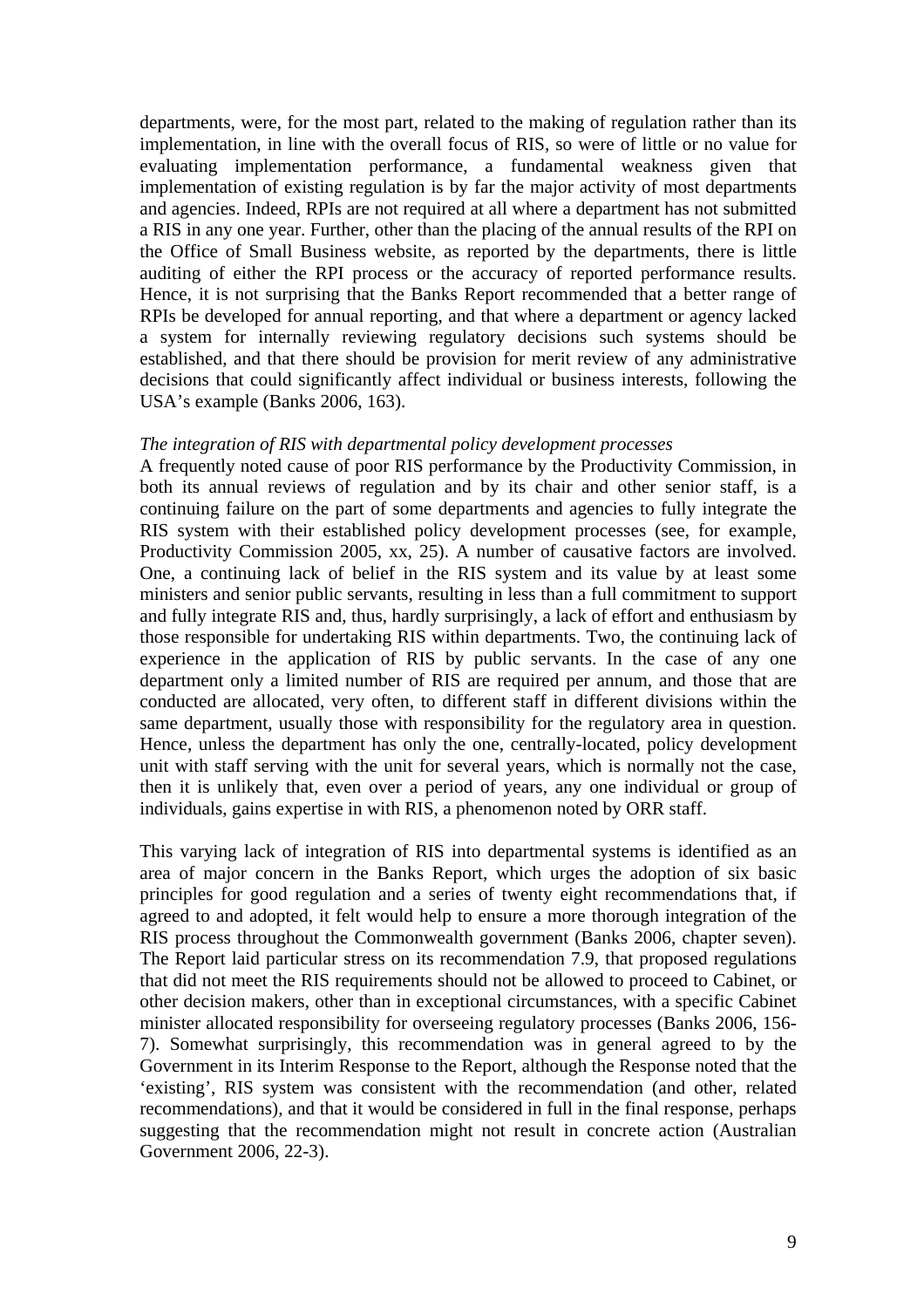### *Lack of analytical expertise*

Inadequate analysis by departments and agencies, especially of the costs and benefits of the regulatory options identified in the RIS, has continued to be of major concern, with, for example, recent examples including one department not clearly identifying the problem the proposed regulation was to address, another not containing a summary of views received from stakeholders and the community, nor any discussion of how these views had been considered, and another not providing any quantification of regulatory compliance costs (Productivity Commission 2005, 26). Where RISs were prepared but failed the Office of Regulation Review's adequacy test, an inadequate analysis of costs, benefits and impacts on business, small and large, was typically the case (Productivity Commission 2005, 26). Productivity Commission concerns about poor levels of analysis led its chair, Gary Banks, to make the following claim in 2005

In 2004, only 20 per cent of tabled RISs involved an attempt at quantifying compliance costs. Another 70 per cent gave some consideration to compliance cost implications, without seeking to measure them. In the remaining 10 per cent, compliance costs were not even considered. Given indicative estimates of the potential magnitude of compliance costs, this looms as a major deficiency in regulation-making in Australia — and an area where we are behind a number of other OECD countries (Banks 2005, 10).

Similarly, a study of Victorian state government RIS and a small sample of COAG RIS in 2001 found that those conducted on behalf of the state government were clearly superior on all ten of the criteria used in the study to those conducted for COAG (Deighton-Smith 2006).

The lack of analytical capacity and expertise, especially in regard to cost benefit analysis and risk assessment, was identified by the Banks Report. It argued that improvements in this area were one of three key areas where reform was most needed as part of a concerted effort to identify and contain the compliance costs to business of increasing regulation, especially for small business, with recommendation 7.4 asking the government to consider broadening ORR's training and advisory role to include providing technical assistance on cost benefit analysis (Banks 2006, 148-50). The Government's Interim Response agreed to the recommendations in this area and promised a fuller consideration of them in its final response (Australian Government 2006, 22-3). While the appropriate use of cost-benefit analysis can be of value, it is unfortunate that neither the Banks Report, nor earlier Productivity Commission annual reports, note the limitations of the technique (see, for example, Self 1977).

*Varying, sometimes inadequate, levels of political and high level administrative support* Political support for RIS varies in extent and intensity over time, a phenomenon not unique to RIS. Variations in intensity of support occur when ministers are faced, for example, with either the potential for an inadequate ORR assessment from the RIS process in regard to new or modified regulation that they favour, or an actual, assessment of inadequacy. In essence, they face a conflict of interest situation, on the one hand committed under the doctrine of collective, Cabinet responsibility to support Cabinet's formal support for RIS, but on the other hand facing the prospect of a failed regulatory proposal if the RIS evaluation is negative. Moreover, the staff of ministerial offices and the heads of department and senior public servants are well aware of this situation. Whatever their personal feelings on the matter, it would be a very brave person who resisted the wishes of a minister by advising that a favoured regulation was not to be recommended and pursued, following an averse RIS assessment from ORR.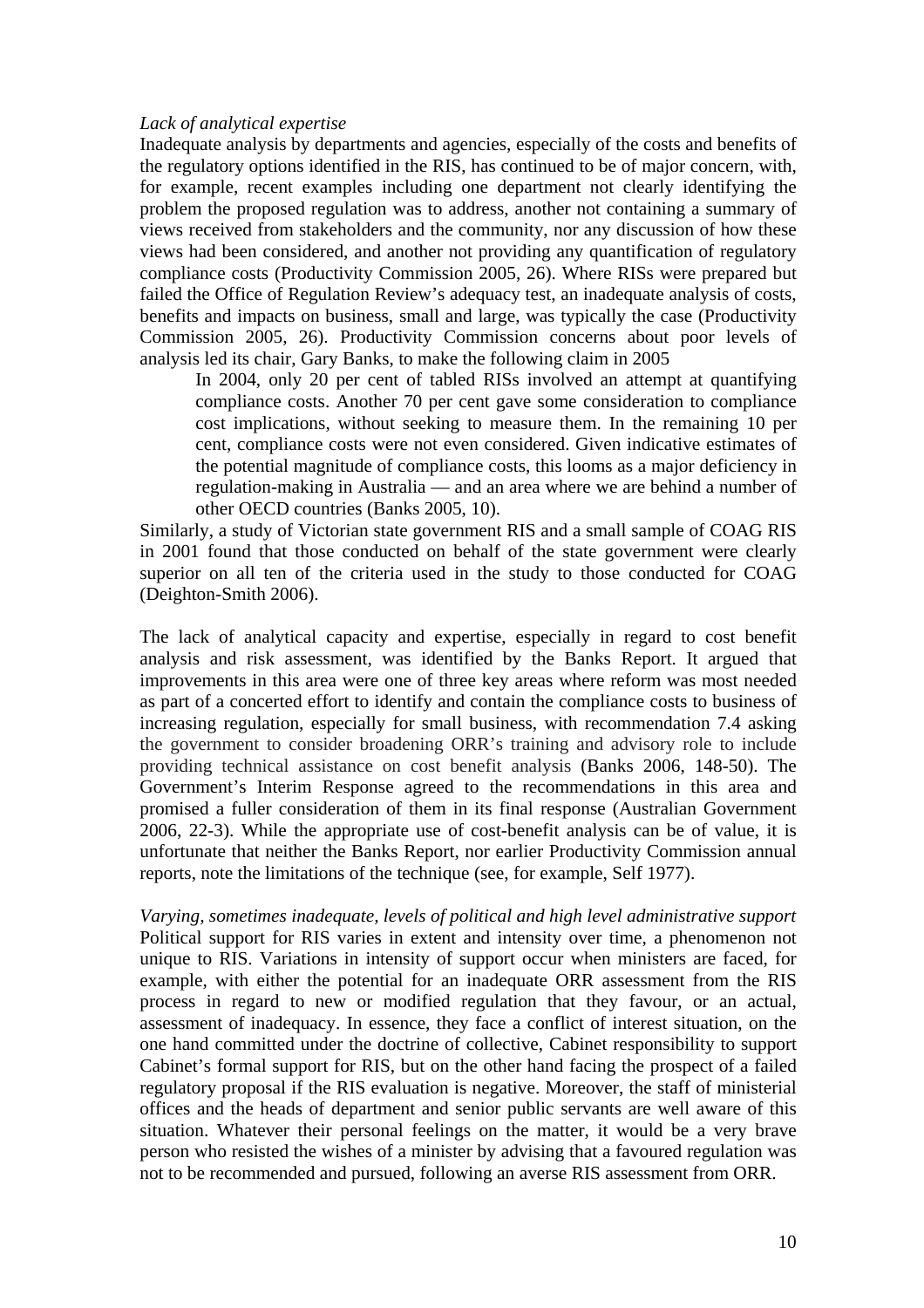Similarly, when judging a RIS to be inadequate, it is difficult, but not impossible, for ORR and Productivity Commission staff, even at the most senior levels, to gain the agreement of the department involved to the need to improve the RIS in question, or, even more difficult, to amend or withdraw the RIS, especially where it has been presented to ORR at the very last minute, and Cabinet awaits its submission (Productivity Commission 2005, 82). In recognising this situation, it is rare for ORR to pursue the matter to the ministerial level, its staff working more informally with departmental and ministerial office staff in an attempt to amend proposed regulations that it identifies as less than adequate, where they have had some success. In 2004-5, for example, ORR was successful in ten of seventy one RIS cases, in getting the preferred regulatory option contained in the RIS modified in some fashion (Productivity Commission 2005, 83). However, as RIS have the status of Cabinet submissions, they are not, at least at the final, submission stage, released for more public scrutiny, so little or no public pressure can be brought to bear on RIS that ORR regard as inadequate (Productivity Commission 2005, 81).

The Banks Report recommended, in part to help deal with the issue of varying ministerial support, that the Minister responsible for RIS be elevated to Cabinet rank, that proposed regulations with 'material business impacts', not be permitted to proceed to Cabinet or any other decision maker unless they have complied with the Government's RIS requirements, other than in exceptional circumstances, and that the extent of discretion to interpret regulation by public servants be reduced by ministers being more specific in terms of regulatory objectives, especially in their second reading speeches in Parliament (Banks 2006, 157-161). In its Interim Response to the Banks Report, the Government accepted the need for greater precision by ministers in regard to regulatory objectives, but, indicative of the more sensitive nature of the other recommendations, made no interim response to them (Australian Government, 2006, 24). At the time of writing the final response to the Banks Report had not been released.

# *Factors not noted by the Banks Report*

At the heart of the RIS system are the departments and agencies that make and implement Commonwealth policy. The RIS system was imposed upon those departments and agencies by successive governments, on the advice of business and, increasingly, the Productivity Commission. The departments were not enthusiastic about the imposition, with its implication that their existing policy development systems were inadequate. In addition, there was some feeling that the system had an ideological, rather than a regulation improvement purpose, aimed at freeing markets from democratic control without convincing justification for the reform (Head, McCoy 1991). Also, RIS represented, at least in its earlier years, an increased workload and, if it was to be accommodated in the fashion desired by executive government, at least a degree of change to established processes and practices. Such organisational changes welcome or not, take time to implement.

Also not noted in the Banks Report, but of some importance in explaining the performance of RIS, was the Government's decision, when reforming the RIS system in the 1996-97 period, to establish a separate Office of Small Business (OSB), in a line department, with new regulatory review and reporting responsibilities relating to RIS. OSB was to be consulted for all Cabinet submissions that might have an impact on small business, reflecting the Government's electoral promises, including regulations of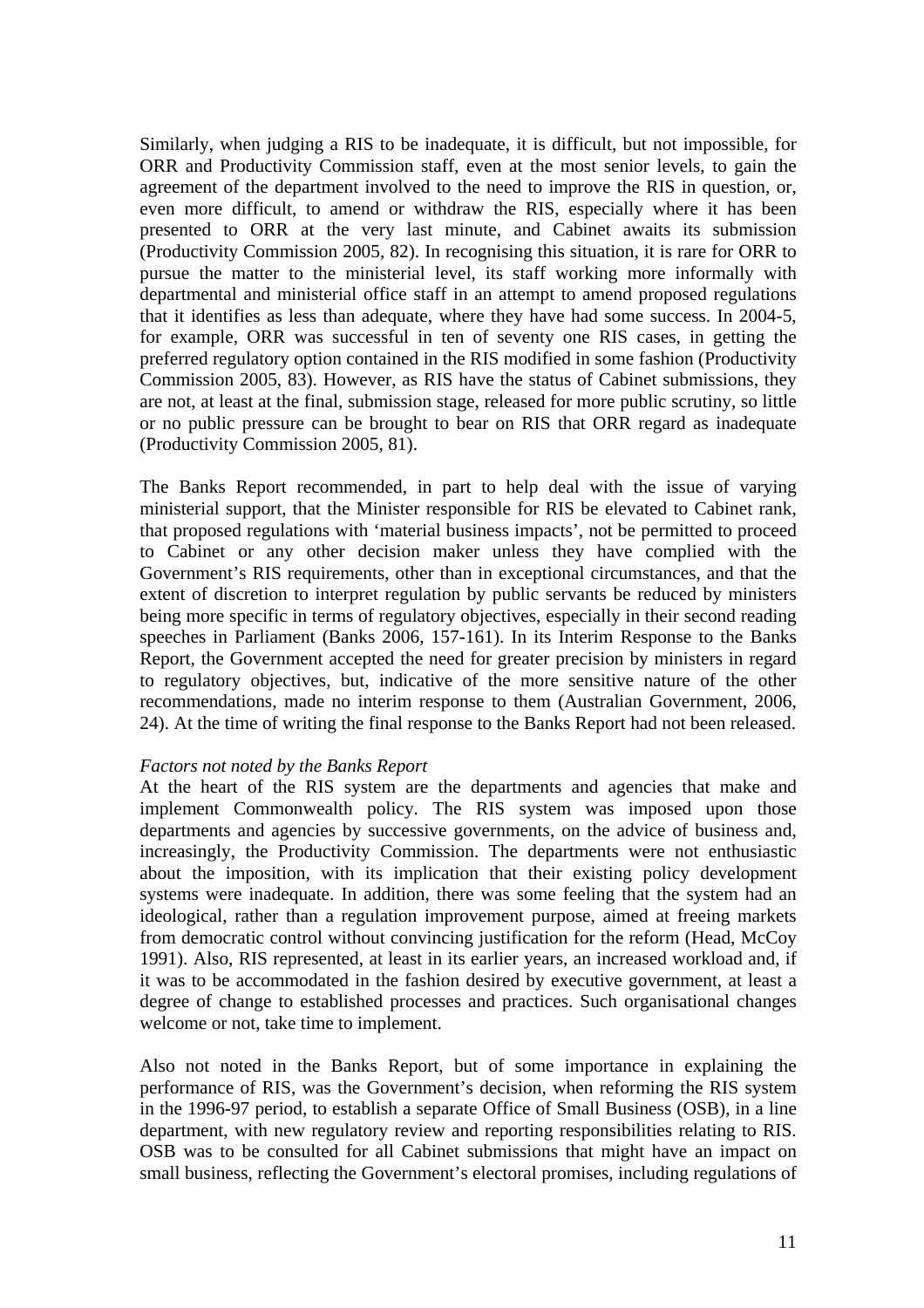all types, and to develop and report annually, on a system of nine regulation performance indicators (Bell 1996). The departments and agencies would monitor the RPIs, with the OSB reporting annually on performance against the RPIs, with the first report to be made in 1999 (Productivity Commission 1999, 12). RPIs were seen as an important adjunct to the RIS system, providing information on the effectiveness with which agencies were implementing regulation reform measures and enabling benchmarking of agency performance. In a somewhat clumsy arrangement, however, with clear coordination costs, the Office of Regulation Review was to be responsible for monitoring agency performance in relation to three of the RPIs and for providing those details to the OSB (Productivity Commission 1999, 12). The situation was made even more awkward in 1998, for Prime Minister Howard committed his second government to the introduction of a system of annual regulatory plans for all departments and agencies in his 'A Small Business Agenda for the New Millennium', again to be reported on by the OSB. The regulatory plans were to provide business and the community with timely access to information about past and planned changes to Commonwealth regulation, with the aim of making it easier for businesses to take part in the development of regulation. Whatever the intrinsic value of RPIs and regulatory plans, the resulting division in responsibility between ORR and the OSB resulted in a coordination cost that need not have occurred.

### **Conclusion**

In conclusion, the Banks Report provides a valuable insight into the reasons for the rapid growth in business regulation in Australia over the last two decades, especially in relation to the performance of the RIS system. However, several of its arguments, especially those relating to the alleged risk averseness of Australian society, are not convincing, at least without further refinement and more reliable data to support them, with the impact of other important factors neglected. In part, this may have been caused by the limited time available for such an important project. It is more convincing when it comes to the assessment of the RIS system, and its recommendations for its strengthening, no doubt drawing in large part upon its chair's knowledge and experience in the Productivity Commission. Despite its limitations, the Report seems to have been influential, if judged by the generally positive content of the Government's Interim Response. At the time of writing, the Government's final response had not been released.

Finally, it has to be remembered that any system for policy making in a democracy, inevitably and continuously, will be subject to competing political forces, from those wishing change for the benefits they hope it will bring, to those who resist change, for fear the benefits that they currently receive will diminish or be eliminated. Policy making – whether or not it is referred to as regulation making – is an intensely political process, an arena in which regulation making is determined as much by the relative power of the participants as by process and the quality of regulatory content. Efforts to promote a greater degree of rationality, such as those provided in the Banks Report, especially as regards RIS, are to be welcomed for any improvements in content and process performance they might bring, but they are not immune from the exercise of power in the policy process. This is the central problem faced by those concerned at the growth of regulation and by RIS and its adherents. It is the reason that popularly elected ministers will always vary in their degree of support for such a system, for they are players in that process, acutely sensitive to its demands and constraints. If they are not, they do not remain as ministers for any length of time.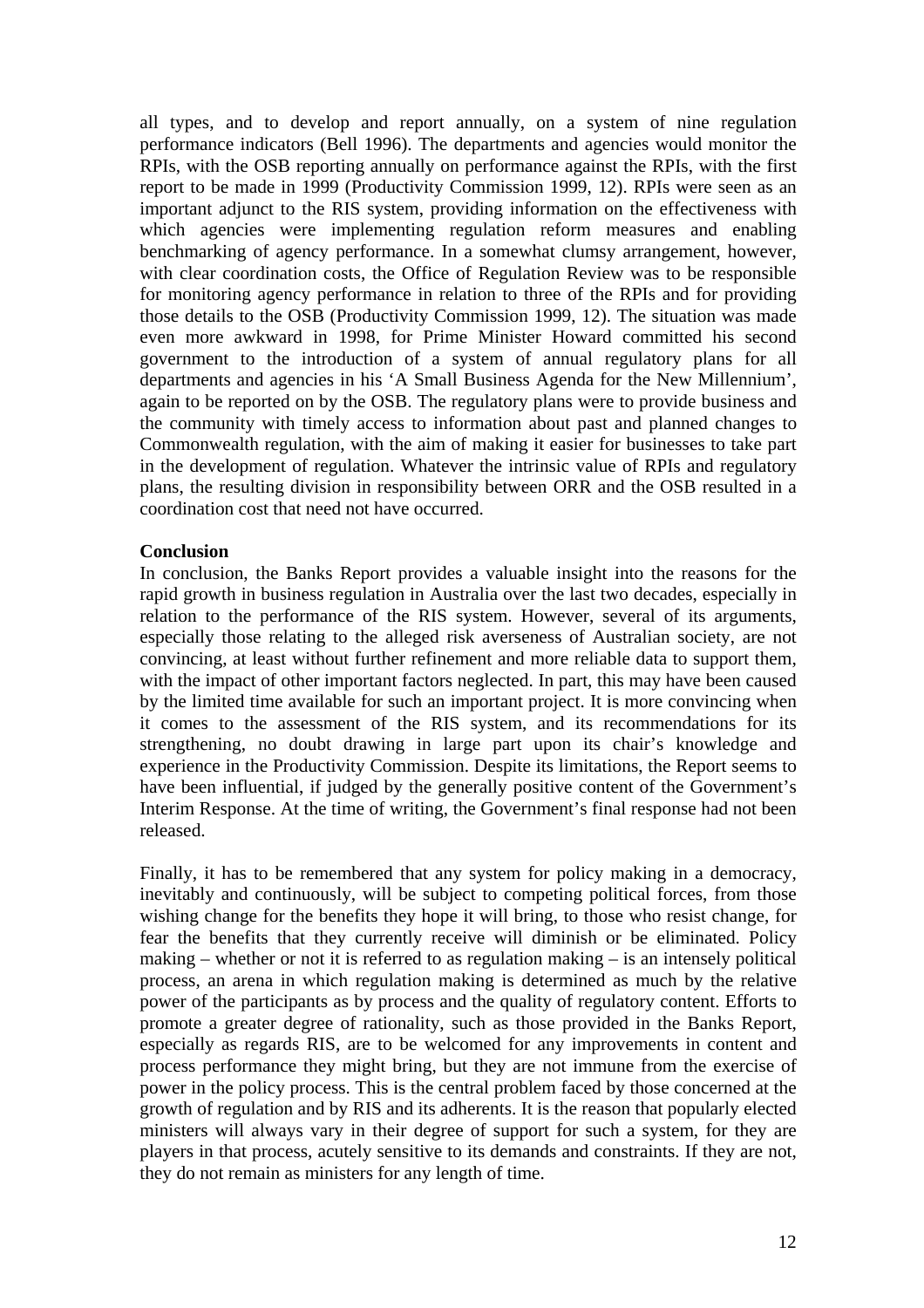# **References**

ACCI, 2005a. 'Holding Back the Red Tape Avalanche: A Regulatory Reform Agenda for Australia', Position Paper, November.

\_\_\_\_\_\_2005b. 'Modern Workplace: Safer Workplace — An Australian Industry Blueprint for Improving Health and Safety', April. Australian Government, 2006. 'Rethinking Regulation: Report of the Taskforce on Reducing Regulatory Burdens on Business Interim Response', as at 28 June 2006, at [http://www.pm.gov.au/news/media\\_releases/media\\_Release1869.html](http://www.pm.gov.au/news/media_releases/media_Release1869.html)

Australian Public Service Commission, 2005. 'State of the Service 2004-05,' Commonwealth of Australia, November.

Banks, G, 2003a. 'Reducing the business costs of regulation', March, Productivity Commission, as at 12 June 2006, at <http://www.pc.gov.au/speeches/cs20030320/index.html>

\_\_\_\_\_\_\_, 2003b. 'The good, the bad and the ugly: economic perspectives on regulation in Australia', 2 October, Productivity Commission, as at 12 June 2006, at <http://www.pc.gov.au/speeches/cs20031002/index.html>

\_\_\_\_\_\_\_, 2004. 'NCP and beyond: an agenda for national reform', 6 December, Productivity Commission, as at 12 June 2006, at <http://www.pc.gov.au/speeches/cs20041206/index.html>

\_\_\_\_\_\_\_, 2006. 'Rethinking Regulation', January, as at 12 June 2006, at <http://www.regulationtaskforce.gov.au/index.html>

BCA, 2005a. 'Locking in or Losing Prosperity – Australia's Choice', Business Council of Australia, as at 12 June 2006, at<http://www.bca.com.au/content.asp?newsID=99077>

BCA, 2005b. 'Business Regulation Action Plan For Future Prosperity', Business Council of Australia, as at 28 June 2006, at <http://www.bca.com.au/content.asp?newsID=99099>

Bell, 1996. 'Time for Business', the Report of the Small Business Deregulation Task Force, as at 11 June 2006, at [http://www.daf.gov.au/reports/time\\_for\\_business.pdf](http://www.daf.gov.au/reports/time_for_business.pdf)

CAI, 1980. 'Government Regulation in Australia', CAI.

Deighton-Smith, R, 2006. A personal communication with the author, by Deighton-Smith, the consultant who undertook the study for the Victorian government.

Head, B, McCoy, E, (eds), 1991. 'Deregulation or Better Regulation?', Macmillan, South Melbourne.

Howard, J, 1997. 'More Time for Business', statement by Prime Minister Howard, as at 11 June 2006, at

[http://www.industry.gov.au/content/itrinternet/cmscontent.cfm?ObjectID=25D8598E-](http://www.industry.gov.au/content/itrinternet/cmscontent.cfm?ObjectID=25D8598E-CFE8-47EA-BC45A29D63948869)[CFE8-47EA-BC45A29D63948869](http://www.industry.gov.au/content/itrinternet/cmscontent.cfm?ObjectID=25D8598E-CFE8-47EA-BC45A29D63948869)